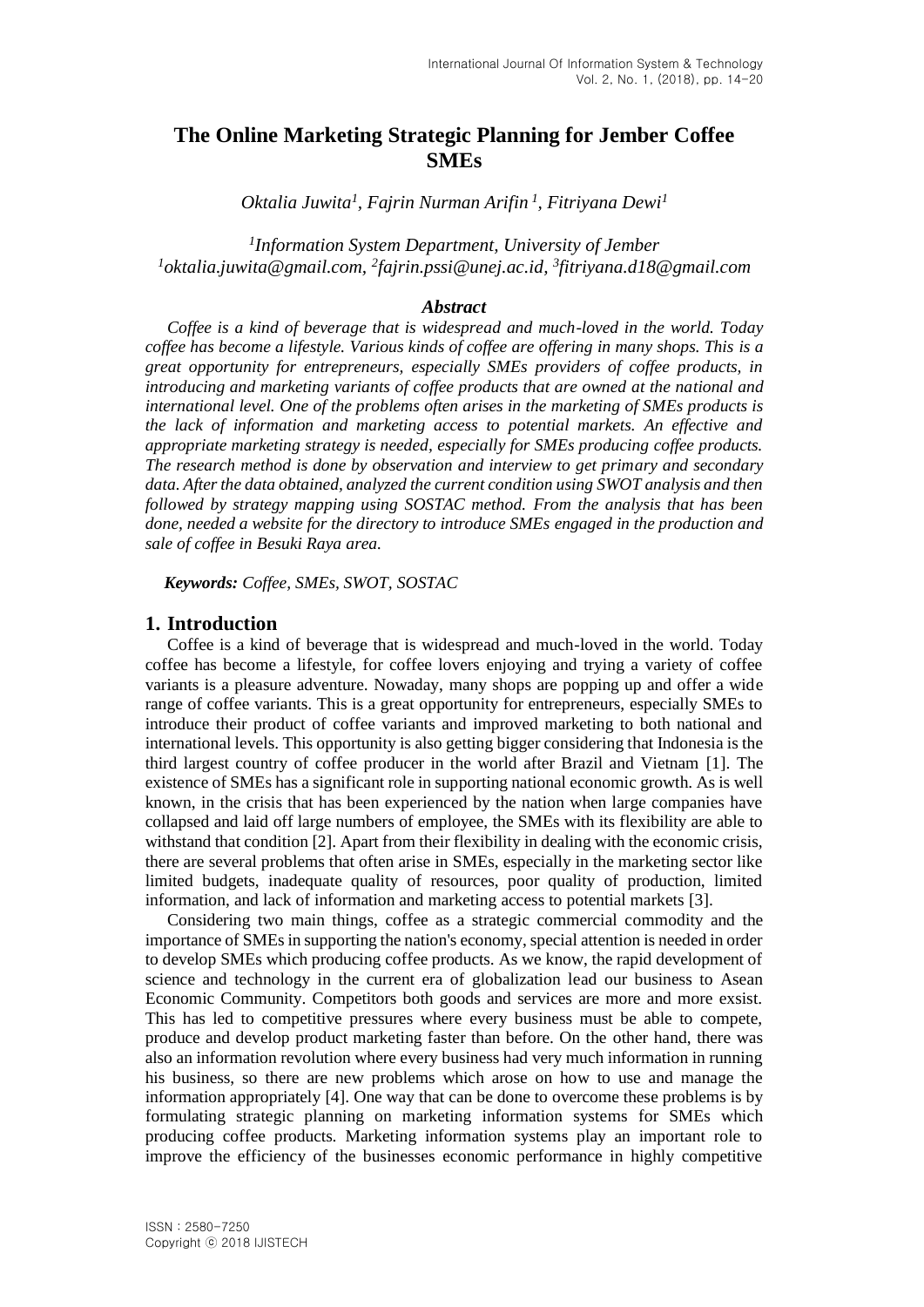markets. The success of the marketing process depends on the marketing information system and each element in those system [5].

The use of an information system strategic plan in the development of information systems can generate the value of the development result. In the implementation stage, strategic planning can be used as the basis for the implementation of the information system which used by the organization. The addition of analytical methods in the stages of information system strategic planning provides added value in the form of effectiveness and efficiency in the use of the framework [6].

# **2. Rudimentary**

There's a research that conducted by Marco (2015) which uses several stages of analysis to measure the condition of the organization's scope and utilization of information systems in the organization. The results of the study show the ability of organizational competitiveness against its competitors through the use of information systems. Other results obtained from the measurement of information system utilization are an appropriate strategic plan model and information system development suggestions for the progress of the organization [7]. The purpose of this study is to analyze the expected marketing performance. The result that has been achieved and analyze by the problems that arise in the marketing process that often arises in SMEs, can help to produce a strategic marketing information system plan that is suitable for SMEs. Marketing information systems are needed with the aim of identifying, measuring, estimate marketing opportunities, and also market segment analysis [5]. The marketing information system consists of people, facilities, and integrated procedures that are used to facilitate management with accurate and appropriate information about the environment related to marketing, which can help decision makers to read opportunities and develop marketing strategies and plans.

The research method used is observation and interview to obtain primary and secondary data. The obtained data is used in analyzing the current situation with SWOT method. SWOT analysis is used to identify various factors systematically to be used in formulating strategies [8]. SWOT analysis can identify strengths and opportunities to be maximized later, and identify weaknesses and threats so can be minimized [9]. After getting the results from the SWOT analysis, the result was carried out using the second analysis SOSTAC method. According to Michelle B. Cowley, SOSTAC is a continuation or extension from SWOT analysis [10]. SOSTAC is a framework model that can be easily used but is able to identify all the main things that must be done to achieve the goal. SOSTAC is an activity that describes the planning stages, among [11]:

- 1. Situation analysis: The first phase, discusses the current internal and external environmental conditions. An analysis of this has been done in the early stages of using SWOT analysis (to find out the strengths and weaknesses of the company's internal as well as opportunities and threats from external companies).
- 2. Objective: Measurement is more directed to whether the company's goals have been achieved and where it has arrived. The purpose of marketing communication is more about the level of awareness of the brand or customer brand. Usually brand testing, product preferences and positioning can be carried out to get the customer's picture.
- 3. Strategy: The third stage, discusses the strategies that will be prepared by the company to achieve the objectives that have been made, namely:
	- a) Segmentation, a company is able to identify and reach areas targeted by the market, so that the company can expand its target market.
	- b) Targeting, targeting approach is used to identify who the target customers want to reach a company.
	- c) Positioning, a company is required to determine how to accentuate benefits as a differential advantage over competing products.
- 4. Tactics: is a collection of details of this strategy usually contains about the process of development and creativity. At this stage an artistic value is needed from the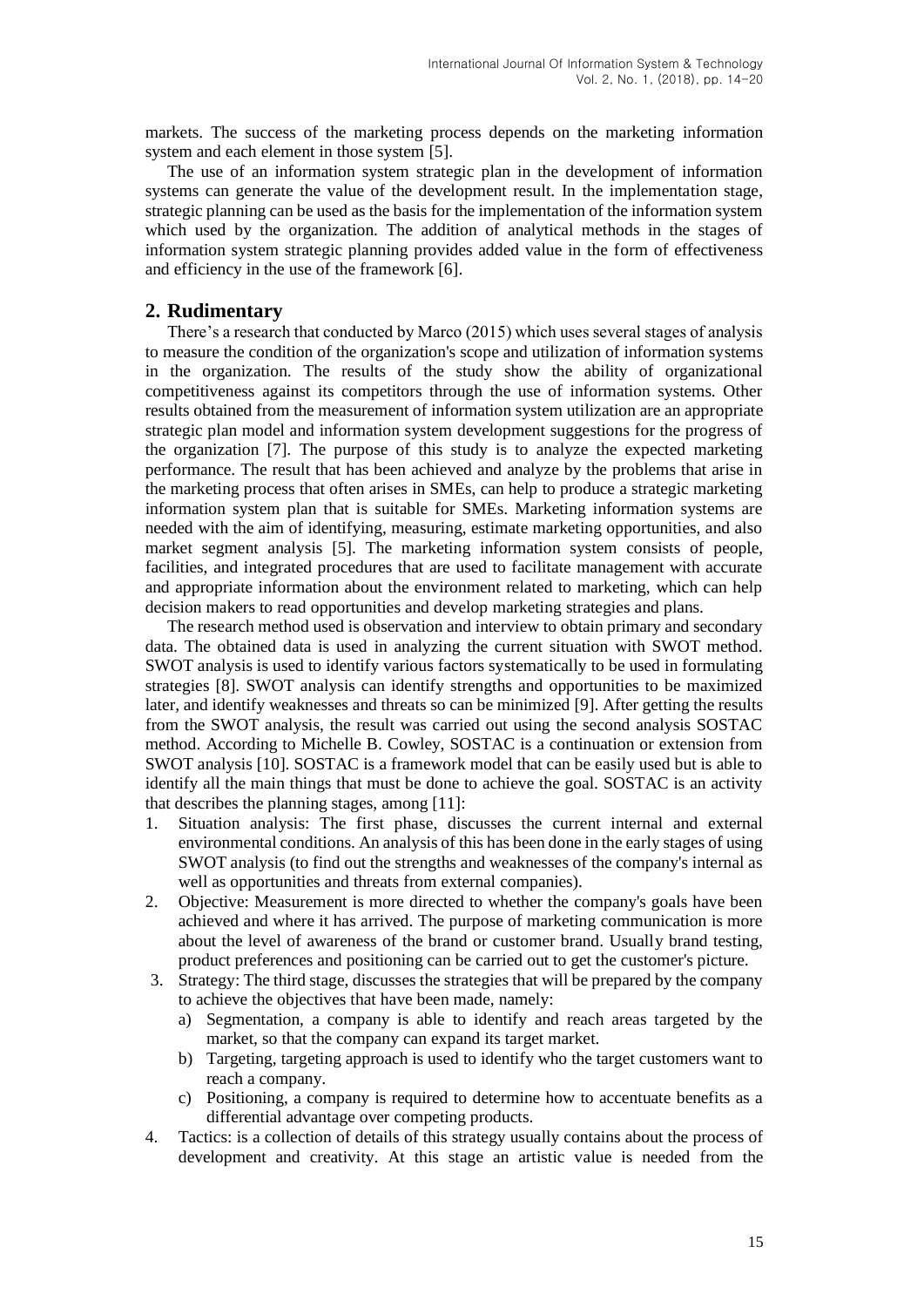preparation of marketing communication designs, such as innovative promotions, sales that delight customers or sensational exhibitions.

- 4. Action: this is needed in placing facilities into implementation. The company's internal activities support in relation to the delivery of communication and messages to the public when linked to time.
- 5. Control: to find out whether the strategy and tactics on the target are suitable between planning and operational. Monitoring and controlling the question of whether the strategy is running as desired

The study was conducted on several SMEs players providing coffee products in the Besuki Raya region. Five samples of SMEs were taken in Jember, Bondowoso, and Situbondo.

# **3. Research Methodology**

In mountainous areas from Jember to Banyuwangi there are many Arabica and Robusta coffee plantations. Jember is already known to the world as region that produce a quality and delicious Javanese coffee.

Currently in Jember, Bondowoso, and Situbondo, there are many SMEs in the trade sector that process and sell coffee products. The quality of coffee offered by SMEs players is not inferior or even better than coffee products sold outside. They are quite capable and mastered about how to process coffee beans to produce a high flavor. It's just that the problem faced is the lack of knowledge of these SMEs actors about how to market the products they have to be known by the public and can increase income from the businesses they run.

Based on a survey of five SMEs engaged in processing and selling coffee products in the Jember area, Bondowoso, and Situbondo, there was a similarity in the vision of being the provider of Nusantara coffee products in the eastern region with the best taste and quality. While the steps they have taken so far, include:

- a. Choose good quality coffee beans from farmers
- b. Processing various types of Nusantara coffee
- c. Produce various types of coffee products with a high flavor
- d. Market coffee products through several social media, coffee shops and cafes in the area around Besuki Raya

To get a strategic marketing information system plan for Coffee SMEs, we took samples of 5 SMEs Coffee in Jember, Bondowoso, and Situbondo, and analyzed the SWOT method and mapped strategies using the SOSTAC method.

# **4. Result and Discussion**

## **4.1.Situation Analysis**

In the SOSTAC framework, the first stage is to find out the overall internal and external conditions of the Coffee SMEs. To find out these conditions, a SWOT analysis is used. The results of the SWOT analysis that have been carried out are as follows:

#### a) **Strengths**

- 1. has several coffee product variants
- 2. understand how to process good coffee
- 3. has sophisticated tools for processing coffee beans
- 4. has good flavor and quality coffee
- 5. understand about various types of coffee and the characteristics of each different type of coffee
- 6. has a local coffee community that is quite solid
- 7. Already have a social media account

#### b) **Weakness**

- 1. Limited number of workers
- 2. Limited amount of production
- 3. Lack of marketing network outside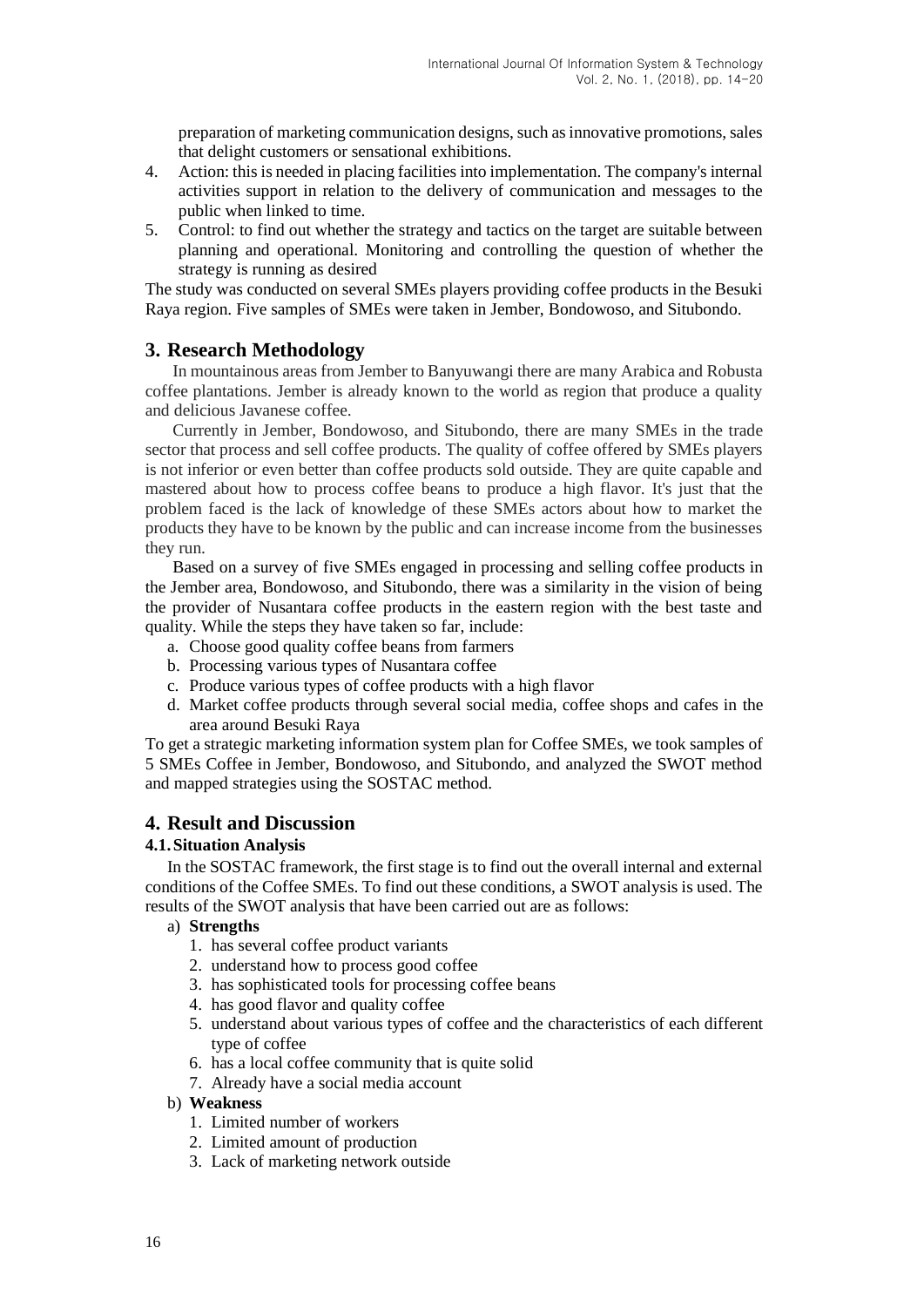- 4. Promotion is done door-to-door and several social media accounts
- 5. Not yet optimal in utilizing social media accounts

#### c) **Opportunities**

- 1. Coffee is a primary need at this time, not only for local capacity but also internationally
- 2. Many cafes and restaurants business people need suppliers of various types of coffee products
- 3. Many people know and know about different types of coffee and want to try it
- 4. Local coffee products have become known by the public
- 5. There is the largest PUSLIT Coffee and Cocoa in Indonesia located in Jember
- 6. Many Arabica and Robusta coffee plantations along the Jember-Banyuwangi mountains

#### d) **Threats**

- *1.* Many coffee entrepreneurs are already big and have a good reputation outside the Besuki Raya area
- *2.* Coffee entrepreneurs with large capital, producing coffee with a mass amount so that they can sell at low prices
- *3.* The majority of people only know about coffee products outside Java (Aceh Gayo, Flores, Bali Kintamani, Toraja)

## **4.2. Objective**

In the framework of SOSTAC, the second stage is to discuss the purpose of marketing activities for Coffee SMEs. The goal of marketing Coffee SMEs is to introduce local coffee types in the Besuki Raya area through the production of coffee products from Coffee SMEs in the Besuki Raya area, both to the regions in the archipelago and internationally. By introducing Coffee products produced by Coffee SMEs in the Besuki Raya region, it is hoped that later it can help increase sales of the Coffee SMEs.

#### **4.3.Strategy**

Strategies that can be used by Coffee SMEs in Besuki Raya area to reach a wider market include the introduction and sale of products online. To do that, it is hoped that each Coffee SMEs has its own custom online media. In addition to supporting the Coffee SMEs in Besuki as a whole, a website directory containing a list of Coffee SMEs can be made in the Besuki Raya region, where the website can also connect directly to each website owned by each Coffee SMEs. Through the online media, Coffee SMEs can attract the attention and sympathy of the community (target market) with various issues and news that comes from something that has negative impressions to be positive.

#### **4.4.Tactics**

The fourth step of the SOSTAC framework is tactics. With relatively limited capital, things that can be done to improve marketing sparingly are creating a free website, for example by wordpress or buying portals and hosting at an affordable price (approximately around Rp. 350,000 - Rp. 1,000,000). In addition, Coffee SMEs players can also take advantage of social media such as Facebook pages, Twitter, Instagram, and others. This method is quite effective and also efficient in saving marketing costs.

#### **4.5. Action**

The next step is action. At this stage, what should be done by the Coffee SMEs players in the Besuki Raya area is to create a website with the hosting name of each of the Coffee SMEs. Besides that, it also creates accounts on several social media. Both on the website and social media that have been made, must pay attention to the content or content of the media. The thing that needs to be displayed in addition to the products marketed, is an explanation of each of these products. The explanations that need to be included are how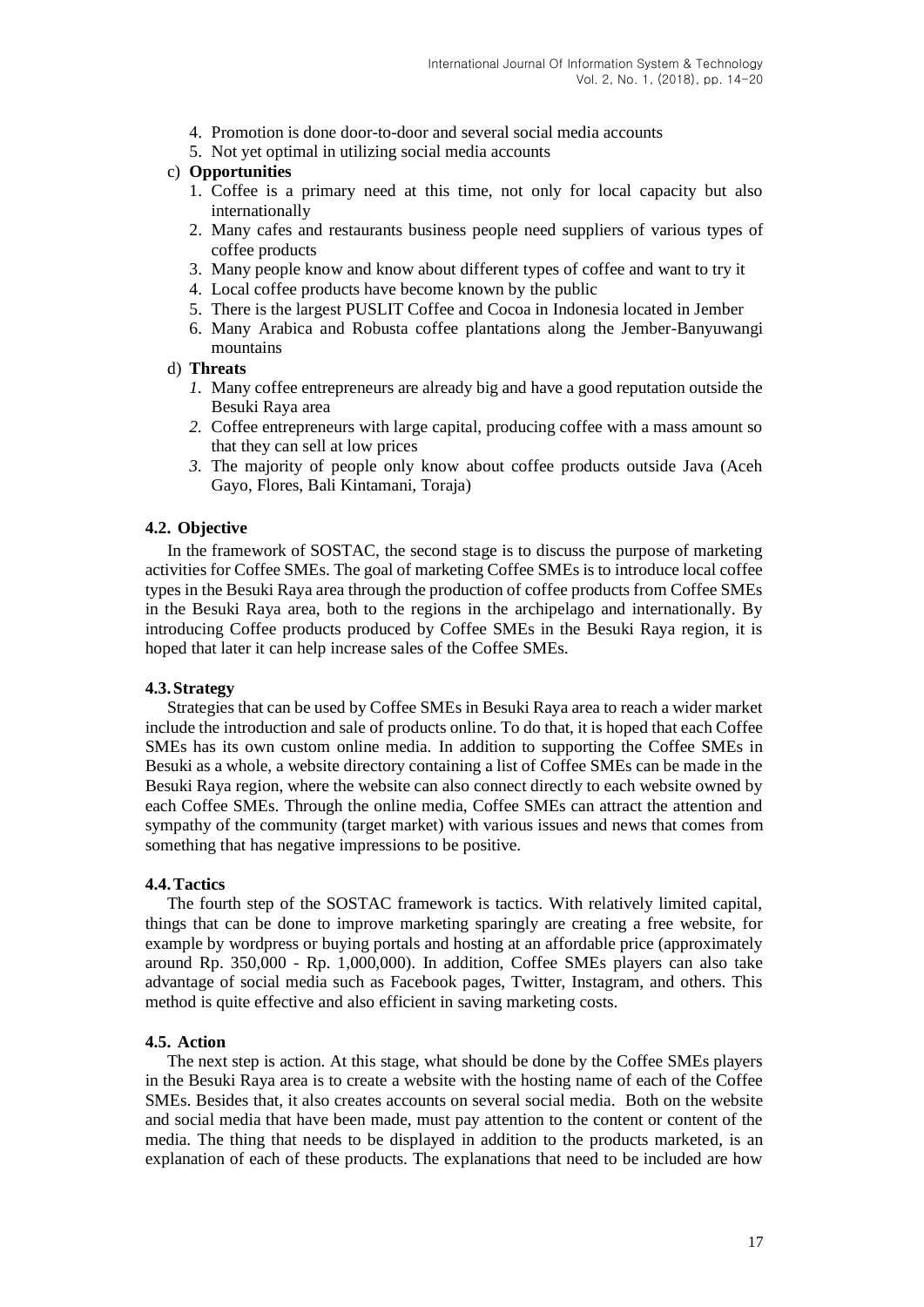the process of making coffee products is offered, how to present each of the coffee correctly, adding/sharing stories and knowledge about coffee in the archipelago.

Information about prices, availability of products offered, method of ordering and payment, must also be clear. Taking photos must be attractive so as to increase the interest of the expected target customer. After the website and social media account are ready, promotion is also necessary by placing paid online advertisements. The cost for advertising can be adjusted to the needs and abilities of each Coffee SMEs. On social media accounts, what needs to be considered is to create a target audience, where in this discussion, the target audience is men and women over 15 years. Another thing that must be done is to do a post that contains product knowledge or events that will or are ongoing related to the product offered. The duration needed to do the post is at least 4 times a day.

#### **4.6.Control**

Control that can be done is with two things, namely programs from online media that are owned and the number of performance and partners that are obtained every day and every month. For online media, things that need to be reviewed are an increase in the number of visits to online media owned. To be able to find out the increase in the amount of traffic from websites that are owned, can use Google Analytic. While the control effort that can be done for social media is by looking at the increase in the number of likes on Facebook Fans Page and the number of followers on Twitter or Instagram. In addition, you can also use the Tweet Reach Analytics program to find out the graphs of mentions activity on Twitter.

# **5. Conclusion**

From the results of the research that has been done, conclusions can be drawn as follows:

- a. Besuki Raya Region has great potential to produce quality coffee products.
- b. Strategic planning of marketing information systems is needed to help SMEs in marketing coffee products they produce.
- c. Marketing Information System Strategic Planning given in this study is using the SOSTAC method.
- d. There are 6 stages of the SOSTAC method that need to be done, namely analysis of the situation, goals, strategies, tactics, actions and controls. The initial stage of the SOSTAC method is to find or study the problems that occur and can hamper the marketing process. The analysis carried out is to find out the internal and external conditions, one of them by conducting a SWOT analysis of the results of the SWOT analysis can be used to perform the next SOSTAC stages.
- e. From the SOSTAC analysis described in the previous chapter, a website is needed for directories to introduce SMEs engaged in the production and sale of coffee in the Besuki Raya area.

From the SOSTAC analysis that has been described in the previous chapter, it is found that the things that are good suggestions for Coffee SMEs or other SMEs, among others:

- 1. Each Coffee SMEs also needs to have its own website to market their products.
- 2. In addition to the website, it is also necessary to have an account on several social media such as Facebook, Twitter and Instagram.
- 3. Need to actively conduct online marketing by advertising or posting on the timeline of each social media account
- 4. The things that need to be displayed in addition to the products that are marketed, are an explanation of each of these products. The explanations that need to be included are how the process of making coffee products is offered, how to present each of the coffee correctly, adding/sharing stories and knowledge about coffee in the archipelago.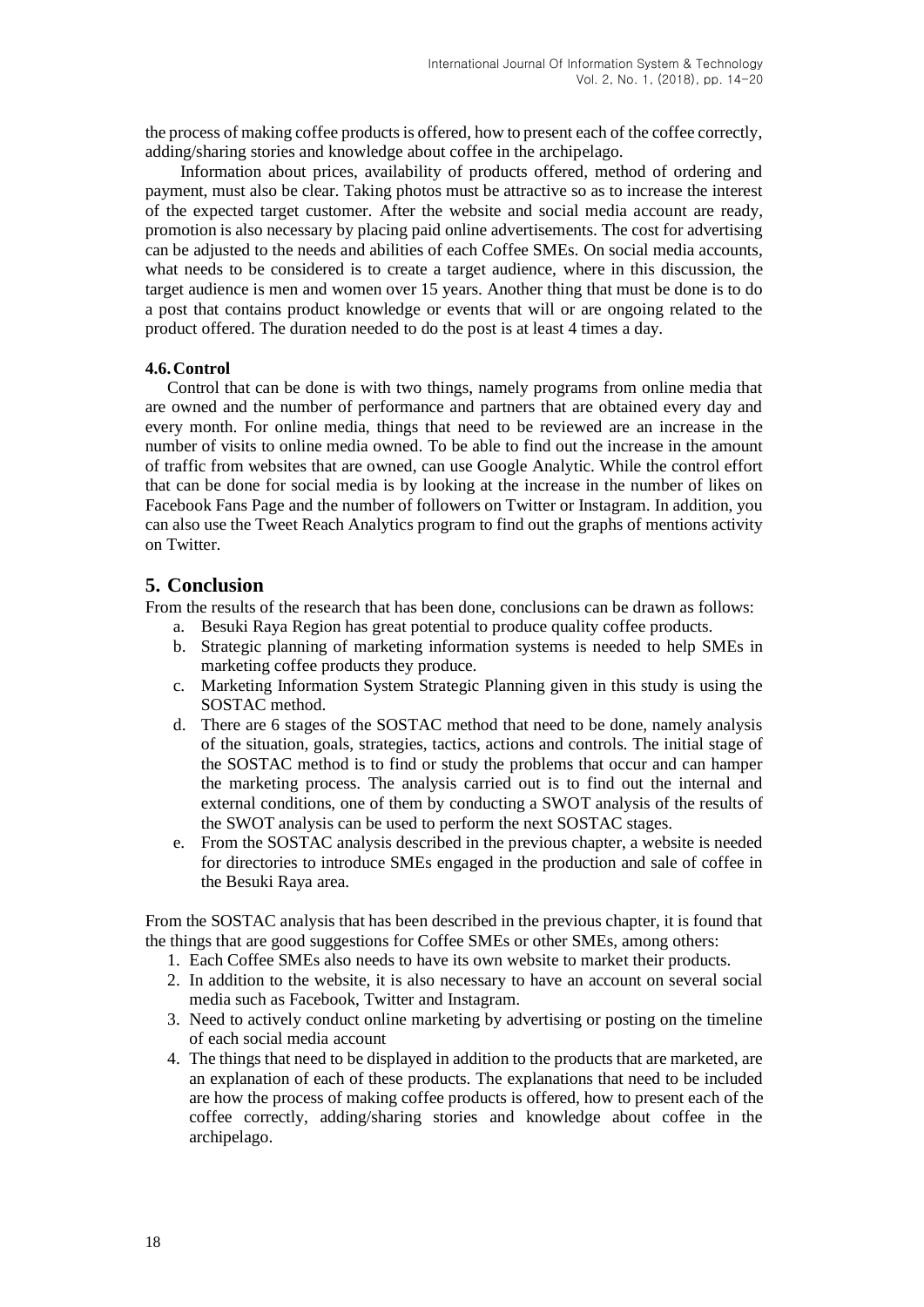5. Control is needed with two things, namely programs from online media that are owned and the number of performance and partners obtained every day and every month.

# **References**

- [1] Kepala Pusat Komunikasi Publik, "Produksi Kopi Nusantara Ketiga Terbesar Di Dunia," 2013. [Online]. Available: http://www.kemenperin.go.id. [Accessed: 20- Jun-2018].
- [2] S. Wahyuningsih, "Peranan UKM Dalam Perekonomian Indonesia," *Mediagro*, vol. 5, no. 1, pp. 1–14, 2009.
- [3] R. D. Hadiwidjaja and N. Hartati, "Tinjauan Umum Usaha Mikro Kecil dan Menengah Di Indonesia : Pe rmasalahan dan Strategi," 2013.
- [4] M. Lindgren and H. Bandhold, "Scenario Planning Revised and Updated Edition: The Link Between Future and Strategy," 2003.
- [5] K. L. Kotler, Philip; Keller, *Marketing Management*, Edisi 12 B. Jakarta: PT. Salemba Empat, 2006.
- [6] Arifin, F., N. (2013) "Perancangan Ulang Rencana Strategis Sistem Informasi Pemerintah Kabupaten Banyuwangi Menggunakan Metode TOGAF Framework dan IT Balanced Scorecard Sebagai Parameter Analisis Dari Organisasi". Tesis Tidak Terpublikasi. Yogyakarta: Universitas Gadjah Mada.
- [7] Marco, R. (2015) "Model Strategic Planning For Information System AMIK AMIKOM CIPTA DARMA Surakarta". Jurnal Ilmiah DASI Vol.16 02 Juni 2015, halaman 48-55. ISSN: 1411-3201.
- [8] U. Husein, *Strategic Management in Action (Konsep, Teori dan Teknik Menganalisis Managemen Strategis, Strategic Business Unit Berdasarkan Konsep Michael R. Porter, Fred R. David, dan Wheelen-Hunger)*. Jakarta: Gramedia Pustaka Utama, 2003.
- [9] F. Rangkuty, *Analisis SWOT, Teknik Membedah Kasus Bisnis (Reorientasi Konsep Perencanaan Startegis untuk Menghadapi Abad 21)*. Jakarta: Gramedia Pustaka Utama, 2013.
- [10] M. B. Cowley, "'Jellies & Jaffas': Applying PR Smith's SOSTAC Model to an Online," 2016. [Online]. Available: https://ssrn.com/abstract=2834279. [Accessed: 05-Jul-2018].
- [11] D. Chaffey and P. Smith, *E-Marketing Excellence Planning and Optimizing Your Digital Marketing*, Fourth Edi. London, New York: Routledge, 2013.

# **Authors**



**Oktalia Juwita** Information System Department, University of Jember oktalia.juwita@gmail.com



**Fajrin Nurman Arifin** Information System Department, University of Jember fajrin.pssi@unej.ac.id